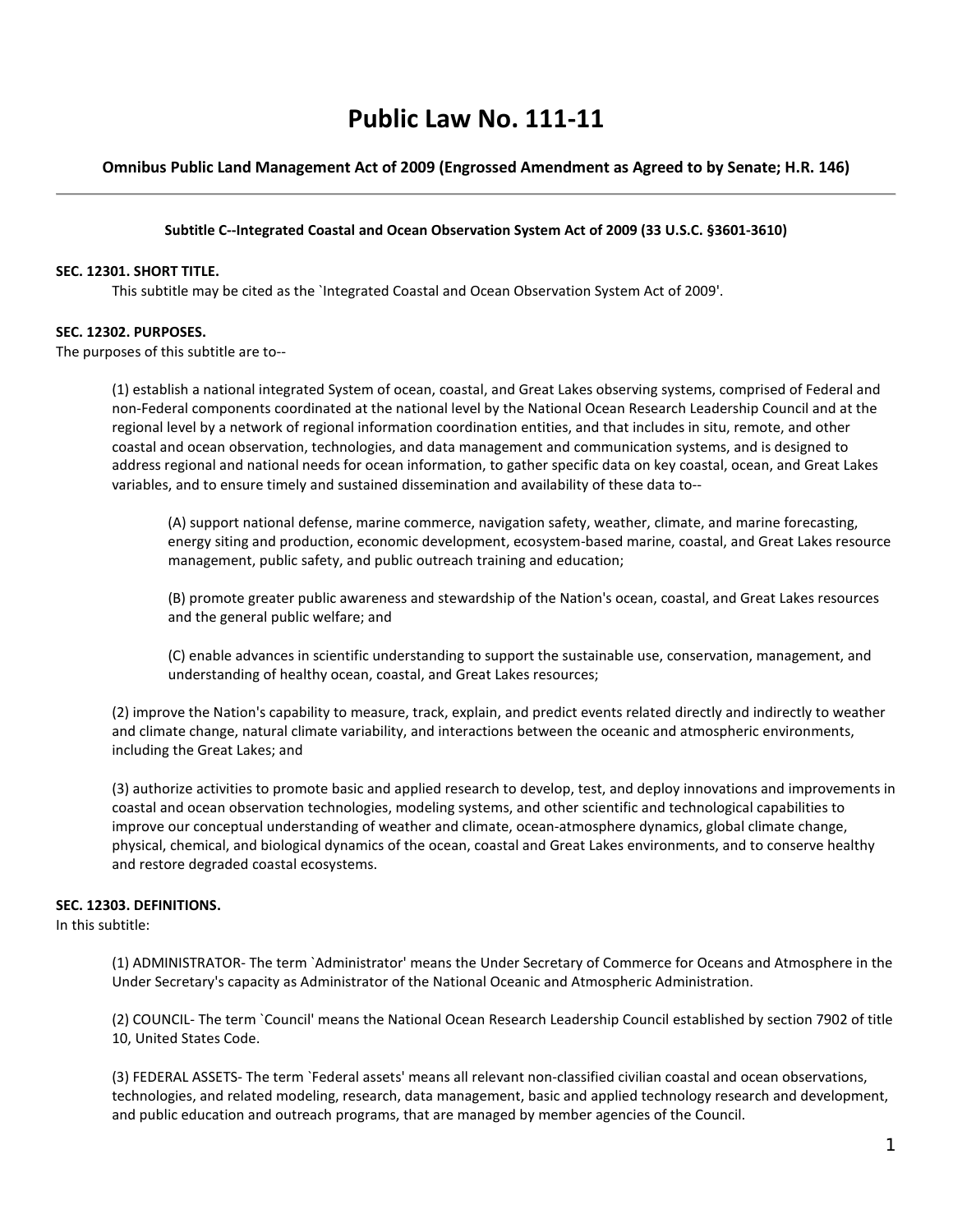(4) INTERAGENCY OCEAN OBSERVATION COMMITTEE- The term `Interagency Ocean Observation Committee' means the committee established under section 12304(c)(2).

(5) NON-FEDERAL ASSETS- The term `non-Federal assets' means all relevant coastal and ocean observation technologies, related basic and applied technology research and development, and public education and outreach programs that are integrated into the System and are managed through States, regional organizations, universities, nongovernmental organizations, or the private sector.

(6) REGIONAL INFORMATION COORDINATION ENTITIES-

(A) IN GENERAL- The term `regional information coordination entity' means an organizational body that is certified or established by contract or memorandum by the lead Federal agency designated in section 12304(c)(3) of this subtitle and coordinates State, Federal, local, and private interests at a regional level with the responsibility of engaging the private and public sectors in designing, operating, and improving regional coastal and ocean observing systems in order to ensure the provision of data and information that meet the needs of user groups from the respective regions.

(B) CERTAIN INCLUDED ASSOCIATIONS- The term `regional information coordination entity' includes regional associations described in the System Plan.

(7) SECRETARY- The term `Secretary' means the Secretary of Commerce, acting through the National Oceanic and Atmospheric Administration.

(8) SYSTEM- The term `System' means the National Integrated Coastal and Ocean Observation System established under section 12304.

(9) SYSTEM PLAN- The term `System Plan' means the plan contained in the document entitled `Ocean. US Publication No. 9, The First Integrated Ocean Observing System (IOOS) Development Plan', as updated by the Council under this subtitle.

## **SEC. 12304. INTEGRATED COASTAL AND OCEAN OBSERVING SYSTEM.**

(a) Establishment- The President, acting through the Council, shall establish a National Integrated Coastal and Ocean Observation System to fulfill the purposes set forth in section 12302 of this subtitle and the System Plan and to fulfill the Nation's international obligations to contribute to the Global Earth Observation System of Systems and the Global Ocean Observing System.

(b) System Elements-

(1) IN GENERAL- In order to fulfill the purposes of this subtitle, the System shall be national in scope and consist of--

(A) Federal assets to fulfill national and international observation missions and priorities;

(B) non-Federal assets, including a network of regional information coordination entities identified under subsection (c)(4), to fulfill regional observation missions and priorities;

(C) data management, communication, and modeling systems for the timely integration and dissemination of data and information products from the System;

(D) a research and development program conducted under the guidance of the Council, consisting of--

(i) basic and applied research and technology development to improve understanding of coastal and ocean systems and their relationships to human activities and to ensure improvement of operational assets and products, including related infrastructure, observing technologies, and information and data processing and management technologies; and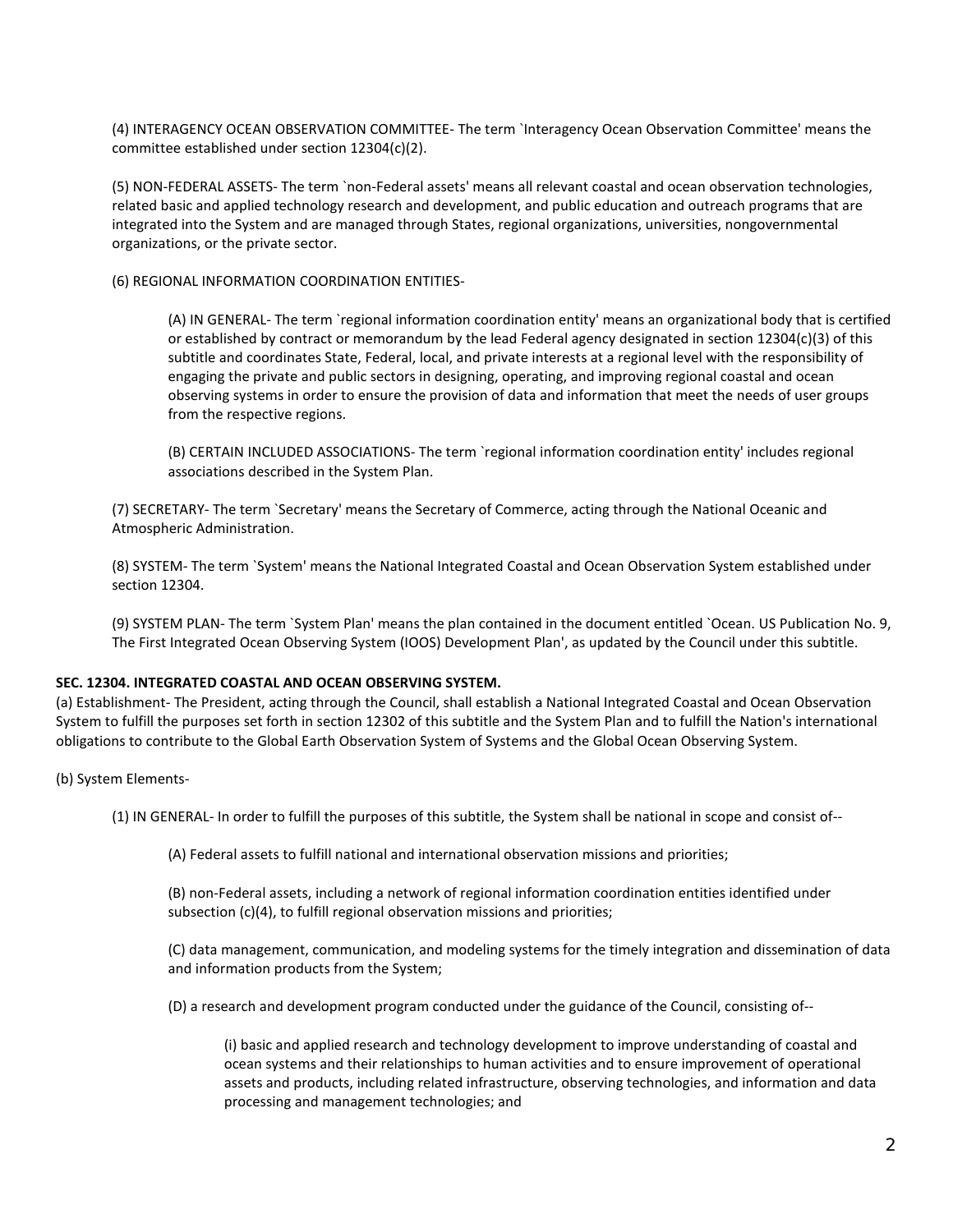(ii) large scale computing resources and research to advance modeling of coastal and ocean processes.

(2) ENHANCING ADMINISTRATION AND MANAGEMENT- The head of each Federal agency that has administrative jurisdiction over a Federal asset shall support the purposes of this subtitle and may take appropriate actions to enhance internal agency administration and management to better support, integrate, finance, and utilize observation data, products, and services developed under this section to further its own agency mission and responsibilities.

(3) AVAILABILITY OF DATA- The head of each Federal agency that has administrative jurisdiction over a Federal asset shall make available data that are produced by that asset and that are not otherwise restricted for integration, management, and dissemination by the System.

(4) NON-FEDERAL ASSETS- Non-Federal assets shall be coordinated, as appropriate, by the Interagency Ocean Observing Committee or by regional information coordination entities.

(c) Policy Oversight, Administration, and Regional Coordination-

(1) COUNCIL FUNCTIONS- The Council shall serve as the policy and coordination oversight body for all aspects of the System. In carrying out its responsibilities under this subtitle, the Council shall--

(A) approve and adopt comprehensive System budgets developed and maintained by the Interagency Ocean Observation Committee to support System operations, including operations of both Federal and non-Federal assets;

(B) ensure coordination of the System with other domestic and international earth observing activities including the Global Ocean Observing System and the Global Earth Observing System of Systems, and provide, as appropriate, support for and representation on United States delegations to international meetings on coastal and ocean observing programs; and

(C) encourage coordinated intramural and extramural research and technology development, and a process to transition developing technology and methods into operations of the System.

(2) INTERAGENCY OCEAN OBSERVATION COMMITTEE- The Council shall establish or designate an Interagency Ocean Observation Committee which shall--

(A) prepare annual and long-term plans for consideration and approval by the Council for the integrated design, operation, maintenance, enhancement and expansion of the System to meet the objectives of this subtitle and the System Plan;

(B) develop and transmit to Congress at the time of submission of the President's annual budget request an annual coordinated, comprehensive budget to operate all elements of the System identified in subsection (b), and to ensure continuity of data streams from Federal and non-Federal assets;

(C) establish required observation data variables to be gathered by both Federal and non-Federal assets and identify, in consultation with regional information coordination entities, priorities for System observations;

(D) establish protocols and standards for System data processing, management, and communication;

(E) develop contract certification standards and compliance procedures for all non-Federal assets, including regional information coordination entities, to establish eligibility for integration into the System and to ensure compliance with all applicable standards and protocols established by the Council, and ensure that regional observations are integrated into the System on a sustained basis;

(F) identify gaps in observation coverage or needs for capital improvements of both Federal assets and non-Federal assets;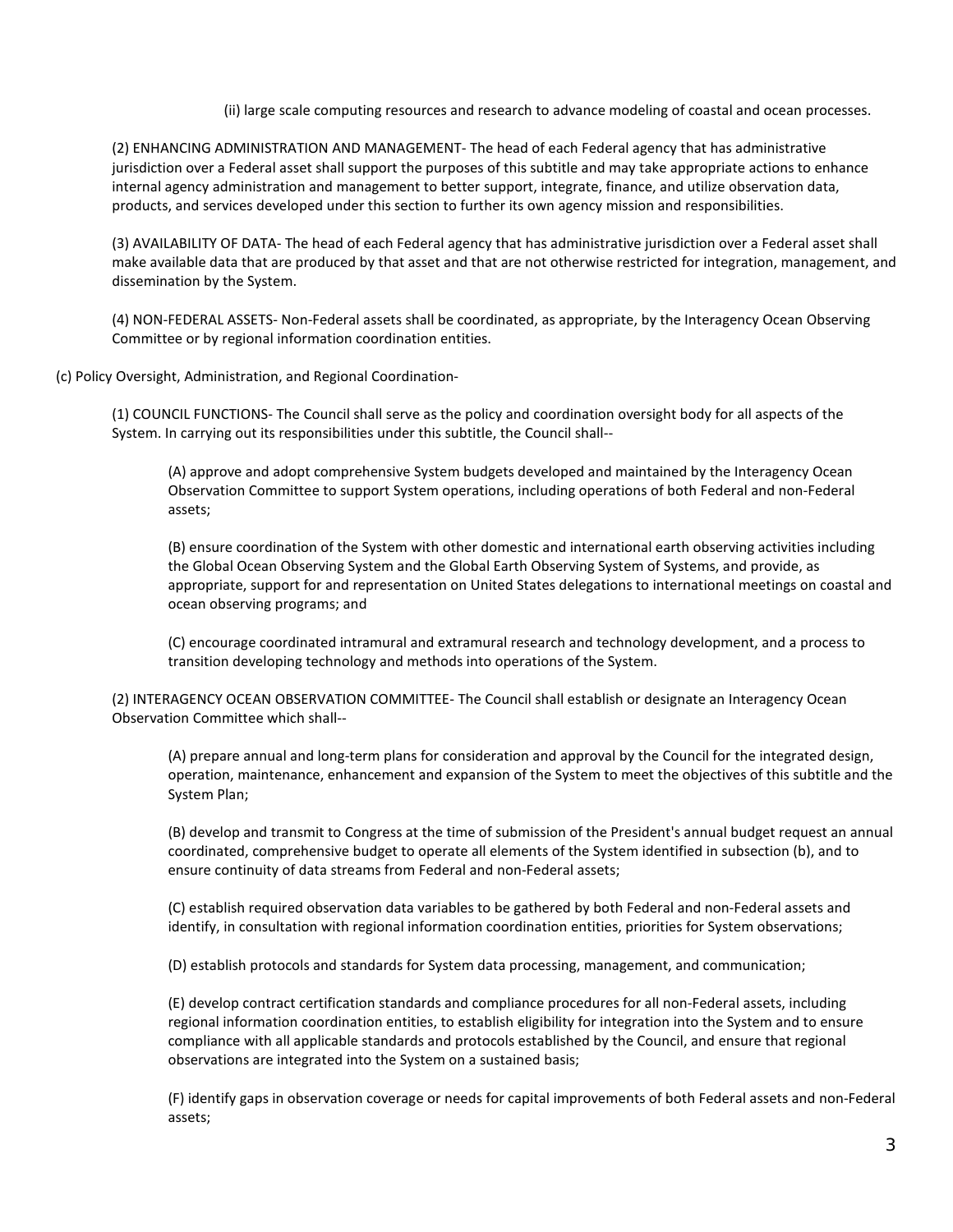(G) subject to the availability of appropriations, establish through one or more participating Federal agencies, in consultation with the System advisory committee established under subsection (d), a competitive matching grant or other programs--

(i) to promote intramural and extramural research and development of new, innovative, and emerging observation technologies including testing and field trials; and

(ii) to facilitate the migration of new, innovative, and emerging scientific and technological advances from research and development to operational deployment;

(H) periodically review and recommend to the Council, in consultation with the Administrator, revisions to the System Plan;

(I) ensure collaboration among Federal agencies participating in the activities of the Committee; and

(J) perform such additional duties as the Council may delegate.

(3) LEAD FEDERAL AGENCY- The National Oceanic and Atmospheric Administration shall function as the lead Federal agency for the implementation and administration of the System, in consultation with the Council, the Interagency Ocean Observation Committee, other Federal agencies that maintain portions of the System, and the regional information coordination entities, and shall--

(A) establish an Integrated Ocean Observing Program Office within the National Oceanic and Atmospheric Administration utilizing to the extent necessary, personnel from member agencies participating on the Interagency Ocean Observation Committee, to oversee daily operations and coordination of the System;

(B) implement policies, protocols, and standards approved by the Council and delegated by the Interagency Ocean Observing Committee;

(C) promulgate program guidelines to certify and integrate non-Federal assets, including regional information coordination entities, into the System to provide regional coastal and ocean observation data that meet the needs of user groups from the respective regions;

(D) have the authority to enter into and oversee contracts, leases, grants or cooperative agreements with non-Federal assets, including regional information coordination entities, to support the purposes of this subtitle on such terms as the Administrator deems appropriate;

(E) implement a merit-based, competitive funding process to support non-Federal assets, including the development and maintenance of a network of regional information coordination entities, and develop and implement a process for the periodic review and evaluation of all non-Federal assets, including regional information coordination entities;

(F) provide opportunities for competitive contracts and grants for demonstration projects to design, develop, integrate, deploy, and support components of the System;

(G) establish efficient and effective administrative procedures for allocation of funds among contractors, grantees, and non-Federal assets, including regional information coordination entities in a timely manner, and contingent on appropriations according to the budget adopted by the Council;

(H) develop and implement a process for the periodic review and evaluation of regional information coordination entities;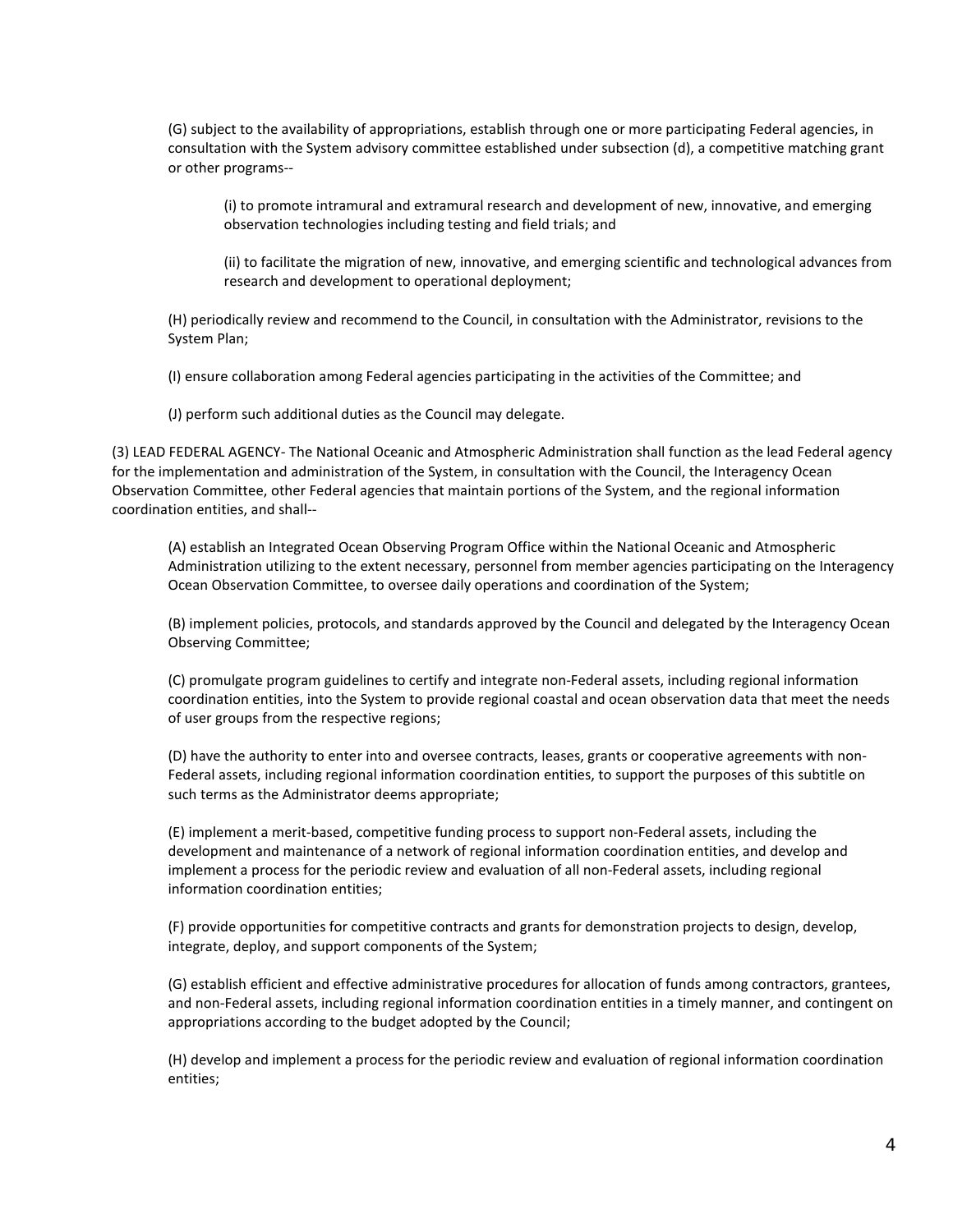(I) formulate an annual process by which gaps in observation coverage or needs for capital improvements of Federal assets and non-Federal assets of the System are identified by the regional information coordination entities, the Administrator, or other members of the System and transmitted to the Interagency Ocean Observing Committee;

(J) develop and be responsible for a data management and communication system, in accordance with standards and protocols established by the Council, by which all data collected by the System regarding ocean and coastal waters of the United States including the Great Lakes, are processed, stored, integrated, and made available to all end-user communities;

(K) implement a program of public education and outreach to improve public awareness of global climate change and effects on the ocean, coastal, and Great Lakes environment;

(L) report annually to the Interagency Ocean Observing Committee on the accomplishments, operational needs, and performance of the System to contribute to the annual and long-term plans developed pursuant to subsection (c)(2)(A)(i); and

(M) develop a plan to efficiently integrate into the System new, innovative, or emerging technologies that have been demonstrated to be useful to the System and which will fulfill the purposes of this subtitle and the System Plan.

#### (4) REGIONAL INFORMATION COORDINATION ENTITIES-

(A) IN GENERAL- To be certified or established under this subtitle, a regional information coordination entity shall be certified or established by contract or agreement by the Administrator, and shall agree to meet the certification standards and compliance procedure guidelines issued by the Administrator and information needs of user groups in the region while adhering to national standards and shall--

(i) demonstrate an organizational structure capable of gathering required System observation data, supporting and integrating all aspects of coastal and ocean observing and information programs within a region and that reflects the needs of State and local governments, commercial interests, and other users and beneficiaries of the System and other requirements specified under this subtitle and the System Plan;

(ii) identify gaps in observation coverage needs for capital improvements of Federal assets and non-Federal assets of the System, or other recommendations to assist in the development of the annual and long-term plans created pursuant to subsection  $(c)(2)(A)(i)$  and transmit such information to the Interagency Ocean Observing Committee via the Program Office;

(iii) develop and operate under a strategic operational plan that will ensure the efficient and effective administration of programs and assets to support daily data observations for integration into the System, pursuant to the standards approved by the Council;

(iv) work cooperatively with governmental and non-governmental entities at all levels to identify and provide information products of the System for multiple users within the service area of the regional information coordination entities; and

(v) comply with all financial oversight requirements established by the Administrator, including requirements relating to audits.

(B) PARTICIPATION- For the purposes of this subtitle, employees of Federal agencies may participate in the functions of the regional information coordination entities.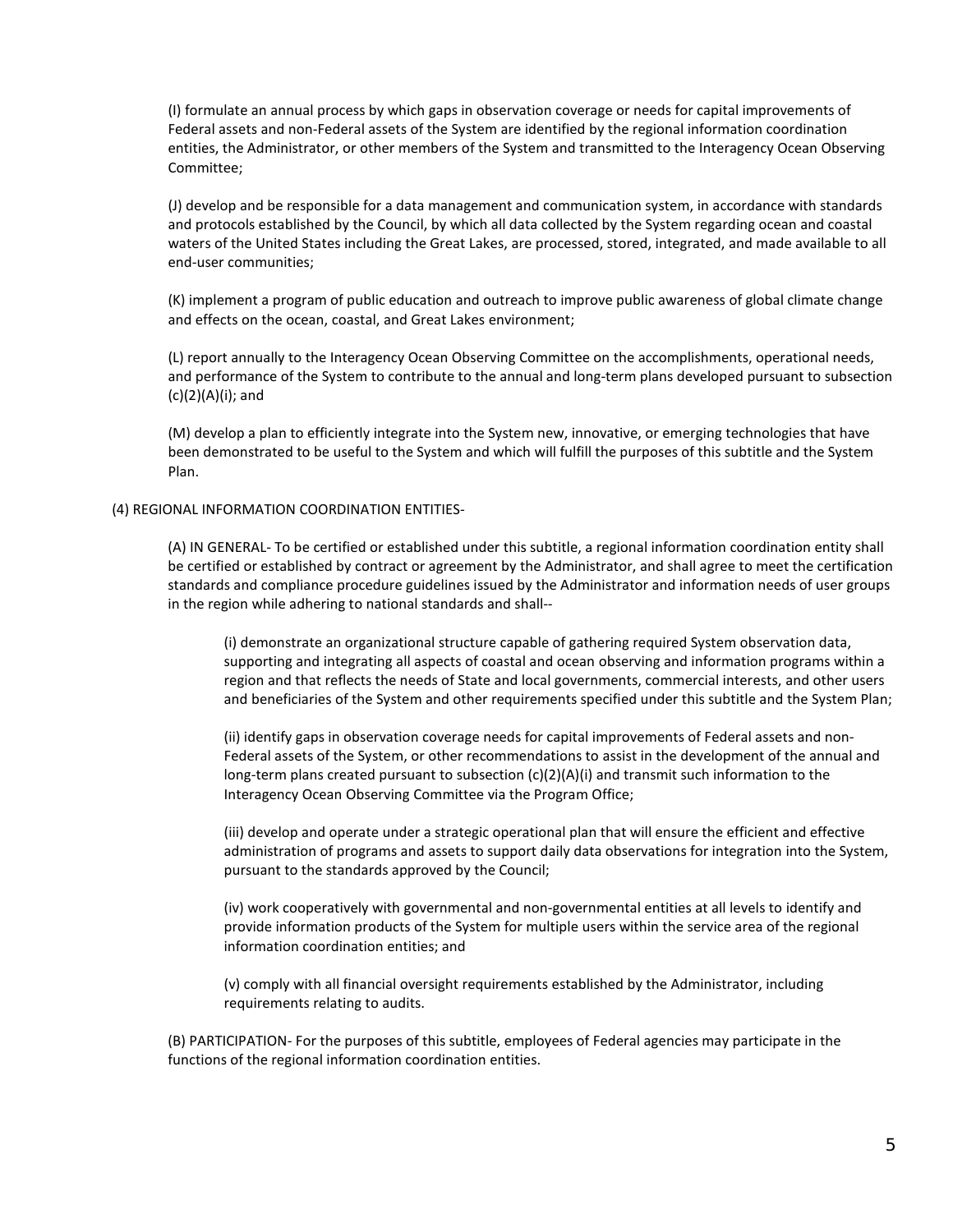(d) System Advisory Committee-

(1) IN GENERAL- The Administrator shall establish or designate a System advisory committee, which shall provide advice as may be requested by the Administrator or the Interagency Ocean Observing Committee.

(2) PURPOSE- The purpose of the System advisory committee is to advise the Administrator and the Interagency Ocean Observing Committee on--

(A) administration, operation, management, and maintenance of the System, including integration of Federal and non-Federal assets and data management and communication aspects of the System, and fulfillment of the purposes set forth in section 12302;

(B) expansion and periodic modernization and upgrade of technology components of the System;

(C) identification of end-user communities, their needs for information provided by the System, and the System's effectiveness in disseminating information to end-user communities and the general public; and

(D) any other purpose identified by the Administrator or the Interagency Ocean Observing Committee.

#### (3) MEMBERS-

(A) IN GENERAL- The System advisory committee shall be composed of members appointed by the Administrator. Members shall be qualified by education, training, and experience to evaluate scientific and technical information related to the design, operation, maintenance, or use of the System, or use of data products provided through the System.

(B) TERMS OF SERVICE- Members shall be appointed for 3-year terms, renewable once. A vacancy appointment shall be for the remainder of the unexpired term of the vacancy, and an individual so appointed may subsequently be appointed for 2 full 3-year terms if the remainder of the unexpired term is less than 1 year.

(C) CHAIRPERSON- The Administrator shall designate a chairperson from among the members of the System advisory committee.

(D) APPOINTMENT- Members of the System advisory committee shall be appointed as special Government employees for purposes of section 202(a) of title 18, United States Code.

## (4) ADMINISTRATIVE PROVISIONS-

(A) REPORTING- The System advisory committee shall report to the Administrator and the Interagency Ocean Observing Committee, as appropriate.

(B) ADMINISTRATIVE SUPPORT- The Administrator shall provide administrative support to the System advisory committee.

(C) MEETINGS- The System advisory committee shall meet at least once each year, and at other times at the call of the Administrator, the Interagency Ocean Observing Committee, or the chairperson.

(D) COMPENSATION AND EXPENSES- Members of the System advisory committee shall not be compensated for service on that Committee, but may be allowed travel expenses, including per diem in lieu of subsistence, in accordance with subchapter I of chapter 57 of title 5, United States Code.

(E) EXPIRATION- Section 14 of the Federal Advisory Committee Act (5 U.S.C. App.) shall not apply to the System advisory committee.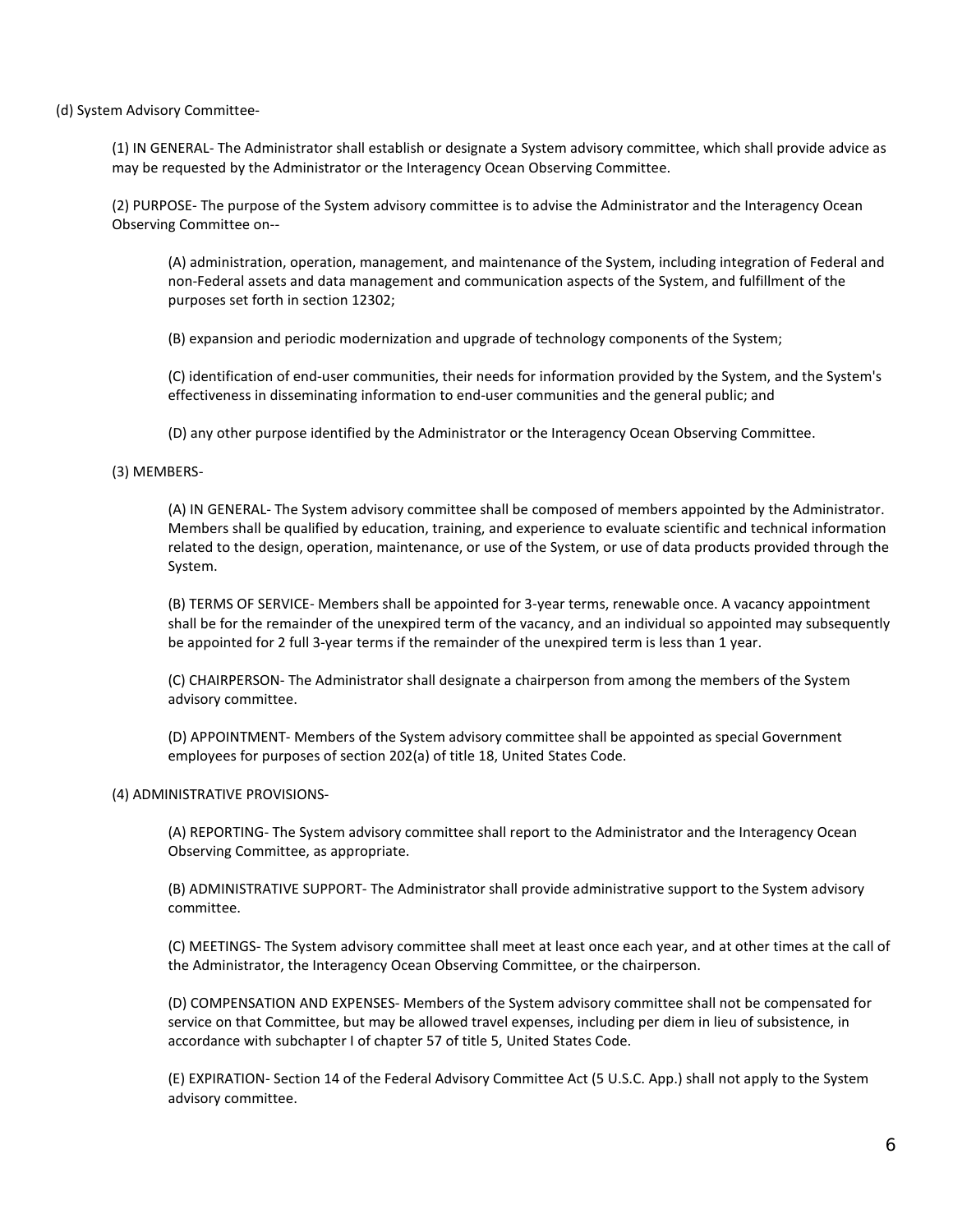(e) Civil Liability- For purposes of determining liability arising from the dissemination and use of observation data gathered pursuant to this section, any non-Federal asset or regional information coordination entity incorporated into the System by contract, lease, grant, or cooperative agreement under subsection (c)(3)(D) that is participating in the System shall be considered to be part of the National Oceanic and Atmospheric Administration. Any employee of such a non-Federal asset or regional information coordination entity, while operating within the scope of his or her employment in carrying out the purposes of this subtitle, with respect to tort liability, is deemed to be an employee of the Federal Government.

(f) Limitation- Nothing in this subtitle shall be construed to invalidate existing certifications, contracts, or agreements between regional information coordination entities and other elements of the System.

## **SEC. 12305. INTERAGENCY FINANCING AND AGREEMENTS.**

(a) In General- To carry out interagency activities under this subtitle, the Secretary of Commerce may execute cooperative agreements, or any other agreements, with, and receive and expend funds made available by, any State or subdivision thereof, any Federal agency, or any public or private organization, or individual.

(b) Reciprocity- Member Departments and agencies of the Council shall have the authority to create, support, and maintain joint centers, and to enter into and perform such contracts, leases, grants, and cooperative agreements as may be necessary to carry out the purposes of this subtitle and fulfillment of the System Plan.

# **SEC. 12306. APPLICATION WITH OTHER LAWS.**

Nothing in this subtitle supersedes or limits the authority of any agency to carry out its responsibilities and missions under other laws.

# **SEC. 12307. REPORT TO CONGRESS.**

(a) Requirement- Not later than 2 years after the date of the enactment of this Act and every 2 years thereafter, the Administrator shall prepare and the President acting through the Council shall approve and transmit to the Congress a report on progress made in implementing this subtitle.

(b) Contents- The report shall include--

(1) a description of activities carried out under this subtitle and the System Plan;

(2) an evaluation of the effectiveness of the System, including an evaluation of progress made by the Council to achieve the goals identified under the System Plan;

(3) identification of Federal and non-Federal assets as determined by the Council that have been integrated into the System, including assets essential to the gathering of required observation data variables necessary to meet the respective missions of Council agencies;

(4) a review of procurements, planned or initiated, by each Council agency to enhance, expand, or modernize the observation capabilities and data products provided by the System, including data management and communication subsystems;

(5) an assessment regarding activities to integrate Federal and non-Federal assets, nationally and on the regional level, and discussion of the performance and effectiveness of regional information coordination entities to coordinate regional observation operations;

(6) a description of benefits of the program to users of data products resulting from the System (including the general public, industries, scientists, resource managers, emergency responders, policy makers, and educators);

(7) recommendations concerning--

- (A) modifications to the System; and
- (B) funding levels for the System in subsequent fiscal years; and